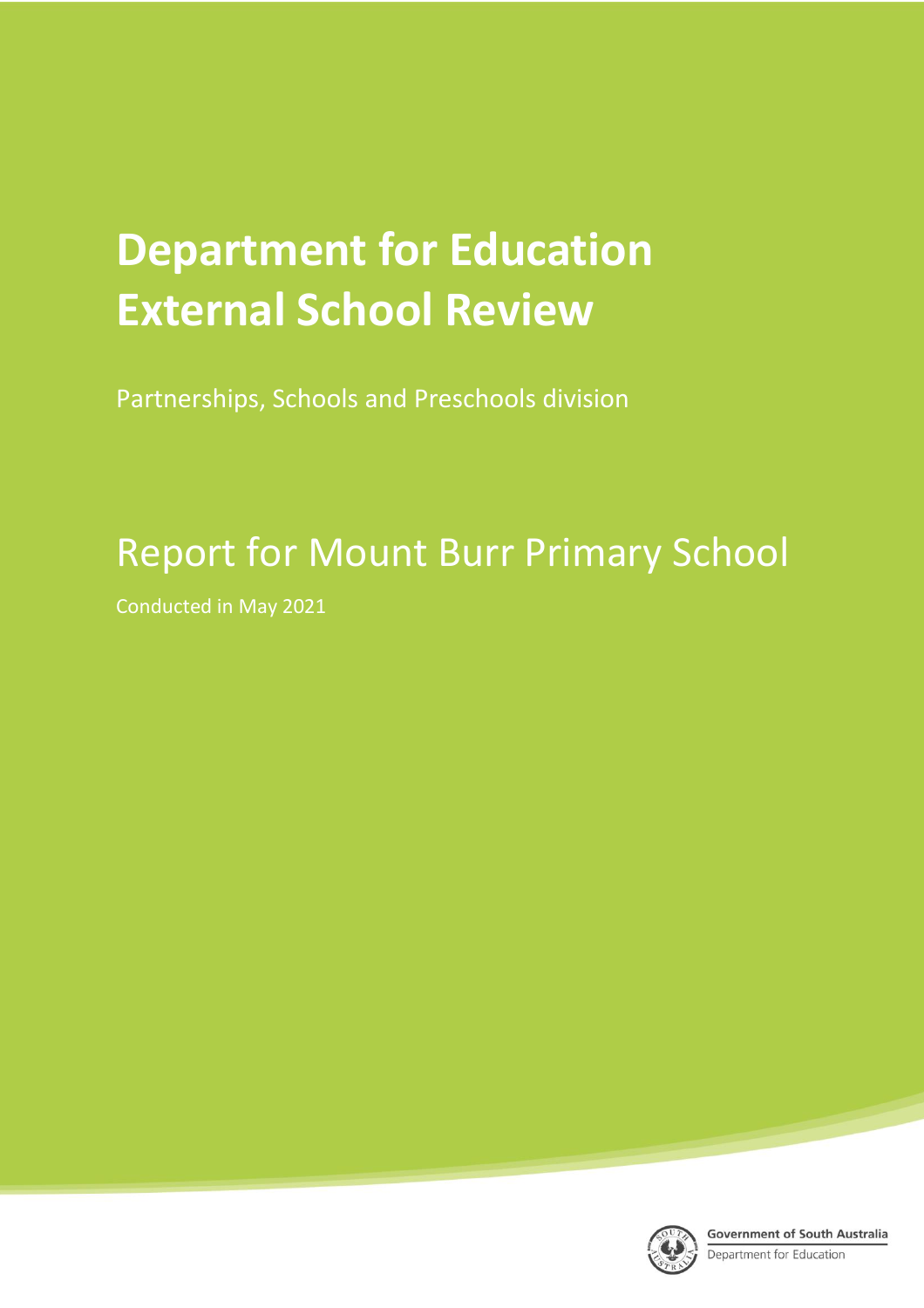## Review details

Our education system aspires to become the best in Australia by seeking growth for every student, in every class and in every school.

The purpose of the External School Review (ESR) is to support schools to raise achievement, sustain high performance and to provide quality assurance to build and sustain public confidence in government schools.

The External School Review framework is referenced throughout all stages of the ESR process.

This report outlines aspects of the school's performance verified through the review process according to the framework. It does not document every aspect of the school's processes, programs and outcomes.

We acknowledge the support and cooperation provided by the staff and school community. While not all review processes, artefacts and comments are documented here, they have all been considered and contribute to the development and directions of this report.

This review was conducted by Rebecca Pears, Review Officer of the department's Review, Improvement and Accountability directorate and Karen Knox, Review Principal.

## Review Process

The following processes were used to gather evidence relevant to the lines of inquiry:

- Presentation from the Principal
- Class visits
- Attendance at staff meeting
- Document analysis
- Discussions with:
	- Governing Council representatives
	- **Leaders**
	- Parent groups
	- School Services Officers (SSOs)
	- Student representatives
	- Teachers.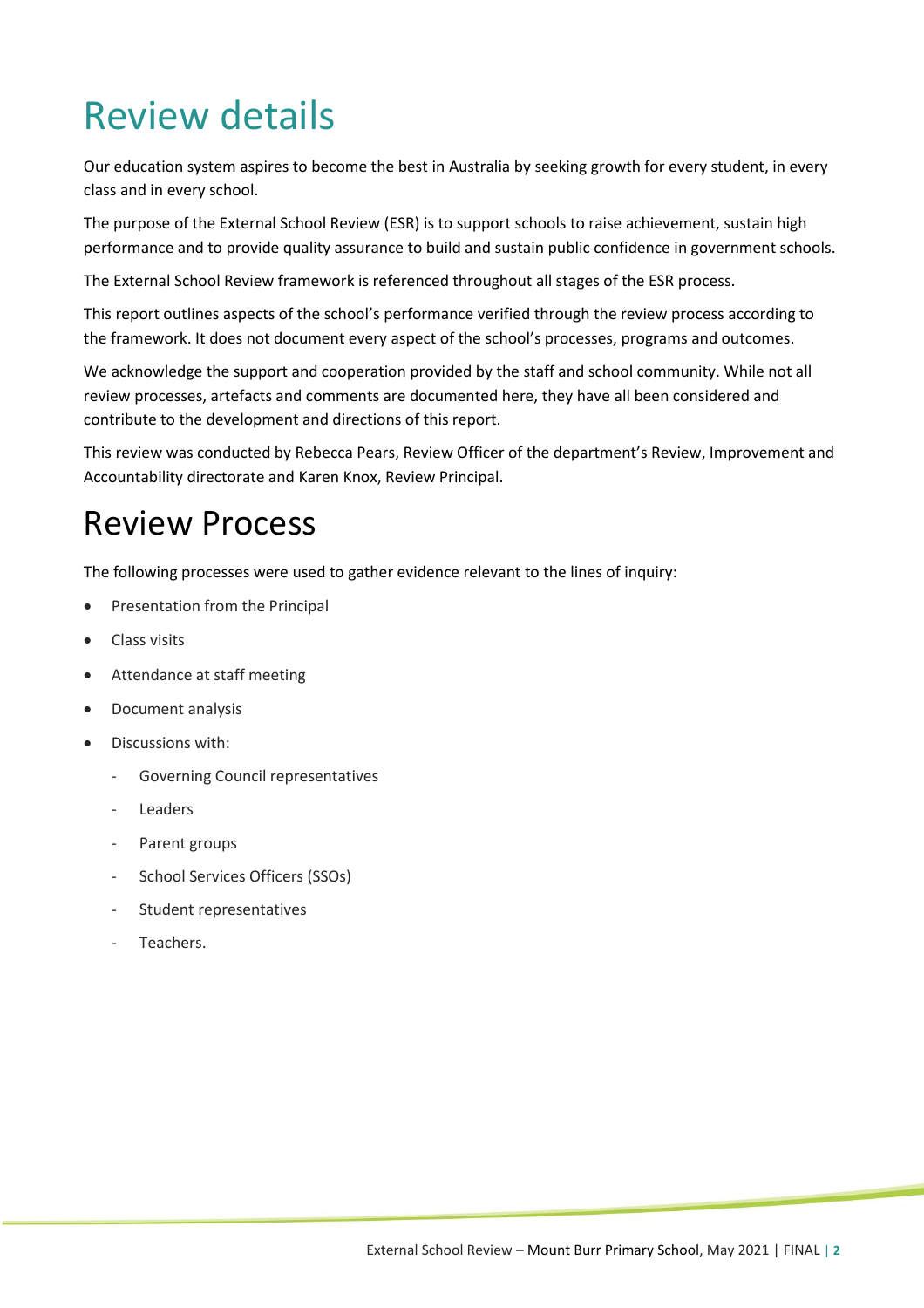## School context

Mount Burr Primary School caters for students from reception to year 7. It is situated 390kms from the Adelaide CBD. The enrolment in 2021, as at the February census, is 44. Enrolment at the time of the previous review was 55. The local partnership is South East Coast and Vines.

The school has a 2020 ICSEA score of 947 and is classified as Category 4 on the Department for Education Index of Educational Disadvantage.

The school population includes 2% Aboriginal students, 9% students with disabilities, no students with English as an additional language or dialect (EALD) background, 4% children/young people in care and 41% of students eligible for School Card assistance.

The school leadership team consists of a Principal in the second year of her 3<sup>rd</sup> tenure.

There are 5 teachers, including 3 in the early years of their career and 1 Step 9 teachers.

#### The previous ESR or OTE directions were:

- **Direction 1 Embed the existing high-leverage strategies across the school that facilitate authentic student engagement, ownership and empowerment in learning.**
- **Direction 2 Implement an evidence-based and regular school self-evaluation cycle that monitors, tracks and refines the implementation of agreed teaching strategies leading to improved student learning growth and achievement over time**
- **Direction 3 Continue to work collaboratively to develop learning task design and moderation in assessment, to enable students to demonstrate successful outcomes in learning.**

#### **What impact has the implementation of previous directions had on school improvement?**

Every class has developed a class improvement plan with their students, aligned to the school improvement plan (SIP), to ensure the school's priorities are enacted in classrooms. In addition, students have individual learning goals connected to the SIP.

Learning Sprints, based on the main priorities of the SIP, were implemented, and multiple measures of data were collected to monitor the impact of these changes to classroom practice. Successful changes of practice from the sprints were sustained.

A new writing assessment tool has been implemented to ensure consistent assessment practices and to provide the opportunity for teachers to effectively moderate student writing. Learning design and moderation workshops in both mathematics and English have been facilitated with other sites.

Introducing a new literacy intervention program and using a literacy coach across the school helped implement evidence-based teaching practices and programs. Students identified learning goals in literacy and numeracy.

Students presented at workshops as part of STEM at a national conference in Adelaide, and teachers were involved in a year 7/8 collaborative project that involved working closely with a high school.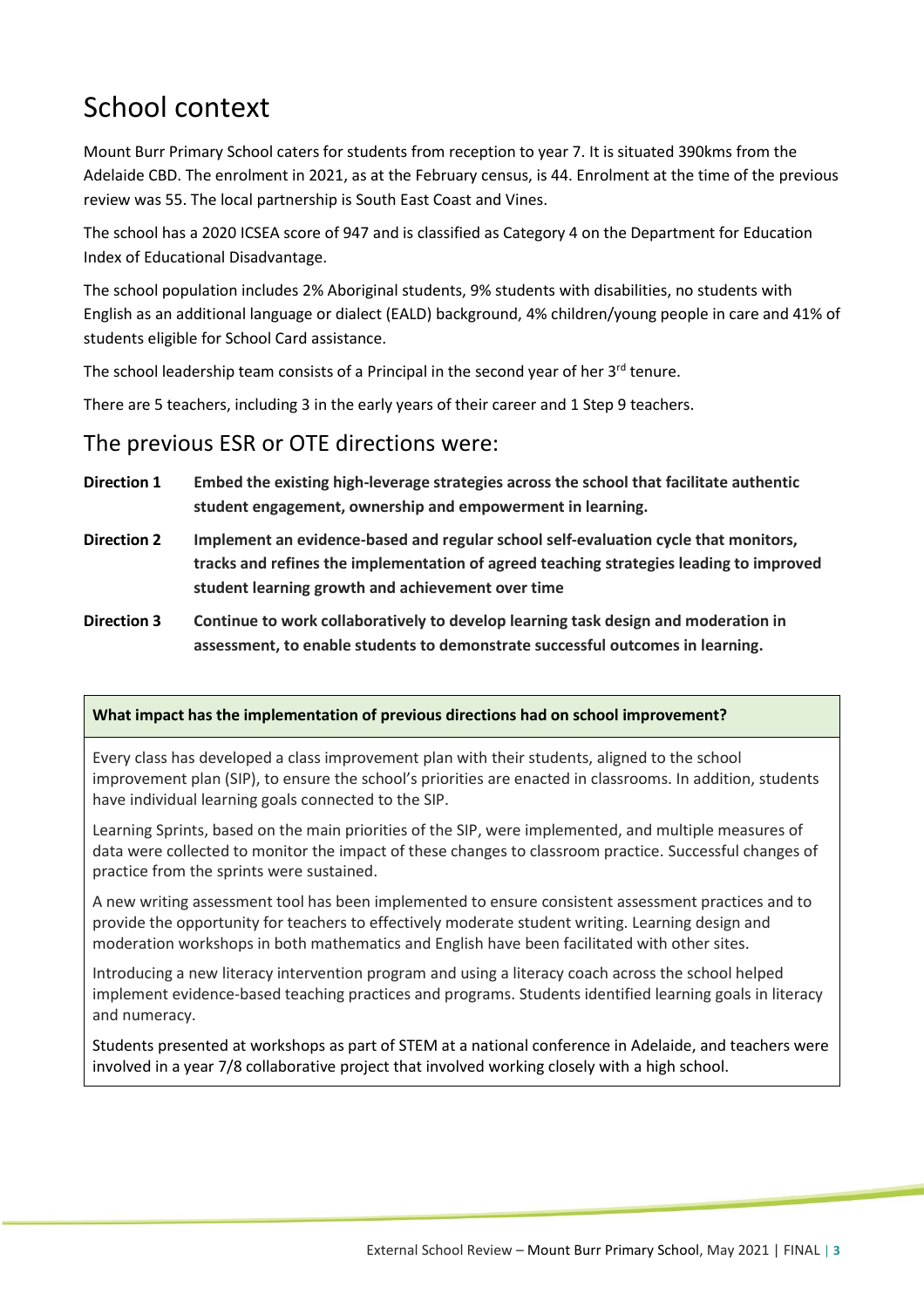### Lines of inquiry

#### Effective school improvement planning

How well does the school review and evaluate the effectiveness of improvement planning processes and the impact on student learning to inform next steps?

The school is to be commended for their collaborative culture and collective ownership and responsibility for school improvement planning. There is a cyclic process for reviewing and evaluating the implementation of the SIP. Staff have been actively involved in the development of the SIP and can articulate changes they have made in their practice through implementing the school improvement priorities. Examples of these changes include the use of 'bump it up walls', activities based on the Big Ideas in Number and introducing a new phonics program.

Teachers recognised the SIP's impact on student achievement, including improvements in writing scores, Running Records levels and phonics achievement. Multiple measures of data are being regularly analysed and used to monitor the impact of school improvement processes. Every class has developed a class improvement plan with their students, aligned to the SIP, to ensure the school's priorities are enacted in classrooms.

Staff identified the next steps required to strengthen and embed the school's improvement journey, including professional development required. Implementing effective research-based programs resulted in improvements in student achievement as evidenced by data. In addition, teachers are effectively using a literacy coach and departmental resources, such as the guidebooks and learning progressions, to inform their practice.

Learning sprints were implemented in the priority areas and various datasets were used to monitor their impact. Successful changes to classroom practice, developed in these sprints, were sustained over time. Literacy and numeracy agreements were also reviewed and consistently adhered to by teachers.

Whilst multiple measures of data are used to determine the impact of the school improvement processes, the school would also benefit from the deep analysis of achievement data to determine trends across the school and within cohorts. Continuing professional development, to further develop teaching pedagogy which responds to identified trends in the data, will support student achievement.

**Direction 1 Further embed collaborative whole-school improvement processes, including the use of data to identify trends in learning, and sharpen the focus of professional development.**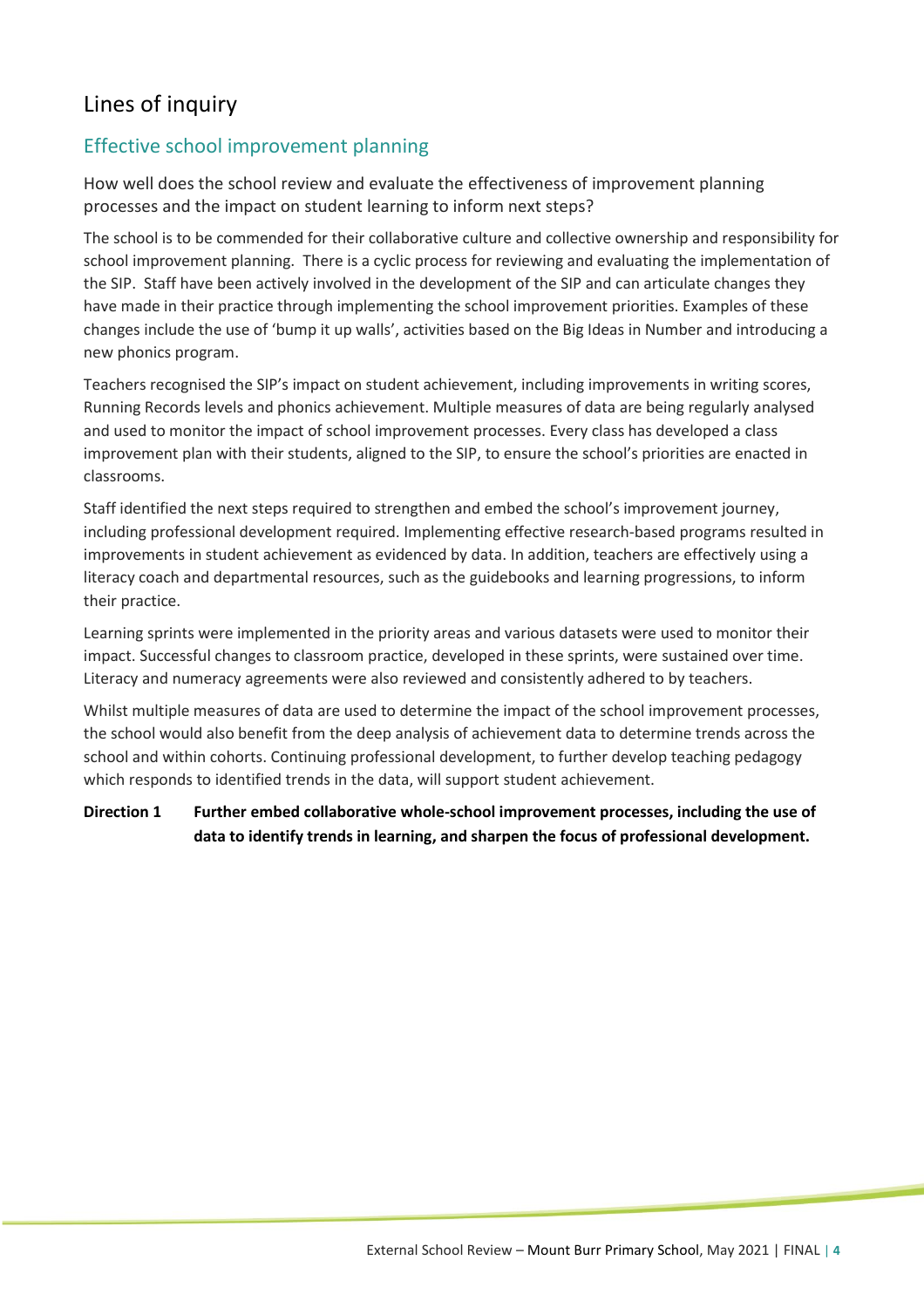#### Effective teaching and student learning

#### How effectively are teachers supporting students to improve in their learning?

Teachers are very reflective and have a culture of continuous improvement. The school has strategically utilised a literacy coach to observe, model and coach. This has helped to develop coherent practices across year levels. For example, 'bump it up walls' in a range of subject areas, are consistently used in classrooms. Exemplars to model high achievement and how to improve work were incorporated into 'bump it up walls'. Teachers are also providing both written and verbal feedback to students.

To ensure differentiation occurs, the school has small class sizes, and ability groupings are used within classes. School services officers effectively cater for individual student needs. Teachers participated in professional development in mathematics and are using their learnings to analyse students' misconceptions and to implement strategies to improve understanding. Teachers are still trying to find a balance between providing fluency and problem-solving activities in mathematics.

Rubrics are successfully used to inform students about their achievement. Teachers worked with another local school to collaboratively moderate student writing and determine next steps in learning. Some teachers identified that further opportunities to moderate work with other schools would be beneficial.

Students have literacy and numeracy goals based on areas identified through data analysis. They monitor their own progress and are required to collect evidence to verify they have achieved their goal. All classes have assigned time for students to work on progressing their goals. In addition, parents meet with teachers to discuss their child's goals.

Whilst some students were able to articulate their learning goals and strategies for achieving them, this was not consistent across the school. Some students were not able to use the language of learning. They struggled to articulate the strategies they would use to achieve goals. Providing more opportunities for the use of oral language and for students to understand and apply the language of learning will support students to discuss their learning and strengthen their metacognition.

#### **Direction 2 Provide opportunities for students to articulate their thinking and develop and apply the language of learning to deepen their understanding of learning.**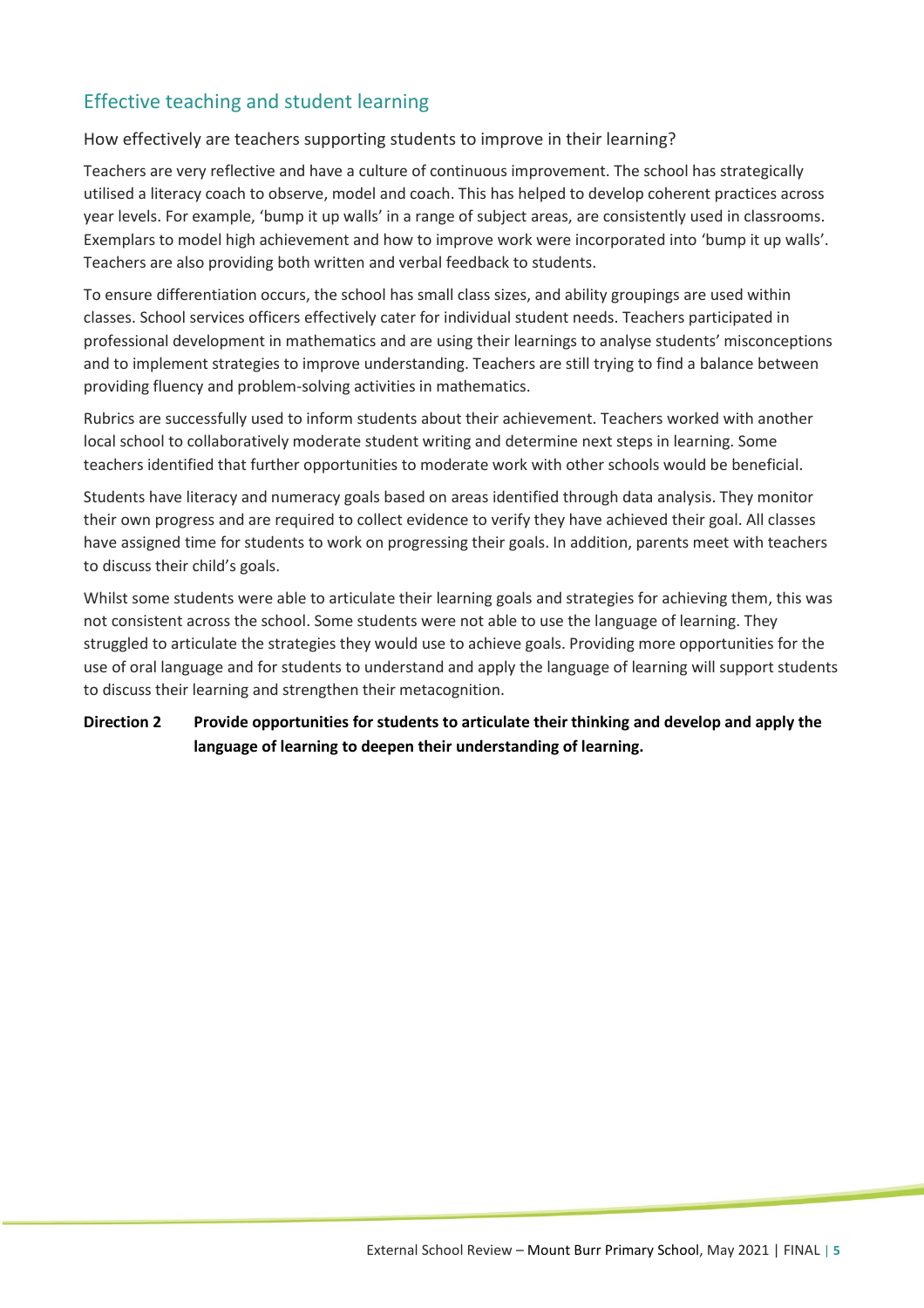## Outcomes of the External School Review 2021

Teachers had a very student-centred approach. They believe that 'every child is everyone's business'. In discussions with the panel, teachers referred to the achievement of a range of students, regardless of whether they were in their class. The school is to be commended for their communication with parents. Through the use of an online platform, parents regularly receive photographs of their children working. Parents also reported that they appreciate the small size of the school, as they believe it assists in staff knowing their children well. According to a parent interviewed, the school community is like a "big family".

The Principal will work with the Education Director to implement the following directions:

- **Direction 1 Further embed collaborative whole-school improvement processes, including the use of data to identify trends in learning, and sharpen the focus of professional development.**
- **Direction 2 Provide opportunities for students to articulate their thinking and develop and apply the language of learning to deepen their understanding of learning.**

Based on the school's current performance, Mount Burr Primary School will be externally reviewed again in 2024.

Kollman

--------------------------------------------- -------------------------------------------------

Kerry Dollman **Anne Millard** Anne Millard Director Executive Director Review, Improvement and Accountability Partnerships, Schools and Preschools

-------------------------------------------- ------------------------------------------------

Anne-Marie Fitzgerald Governing Council Chairperson Principal Mount Burr Primary School